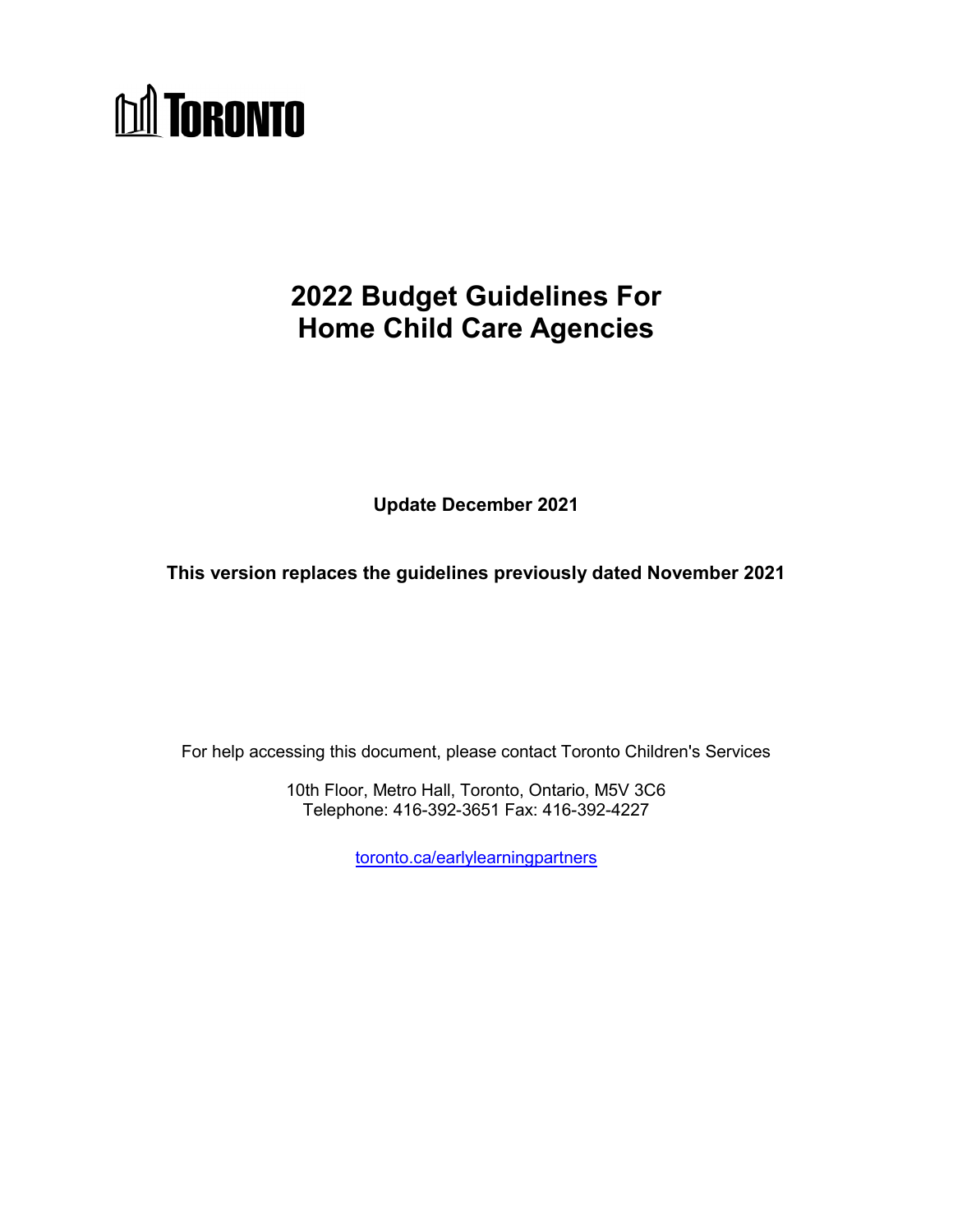# **Contents**

| 15 |
|----|
|    |
|    |
|    |
|    |
|    |
|    |
|    |
|    |
|    |
|    |
|    |
|    |
|    |
|    |
|    |
|    |
|    |
|    |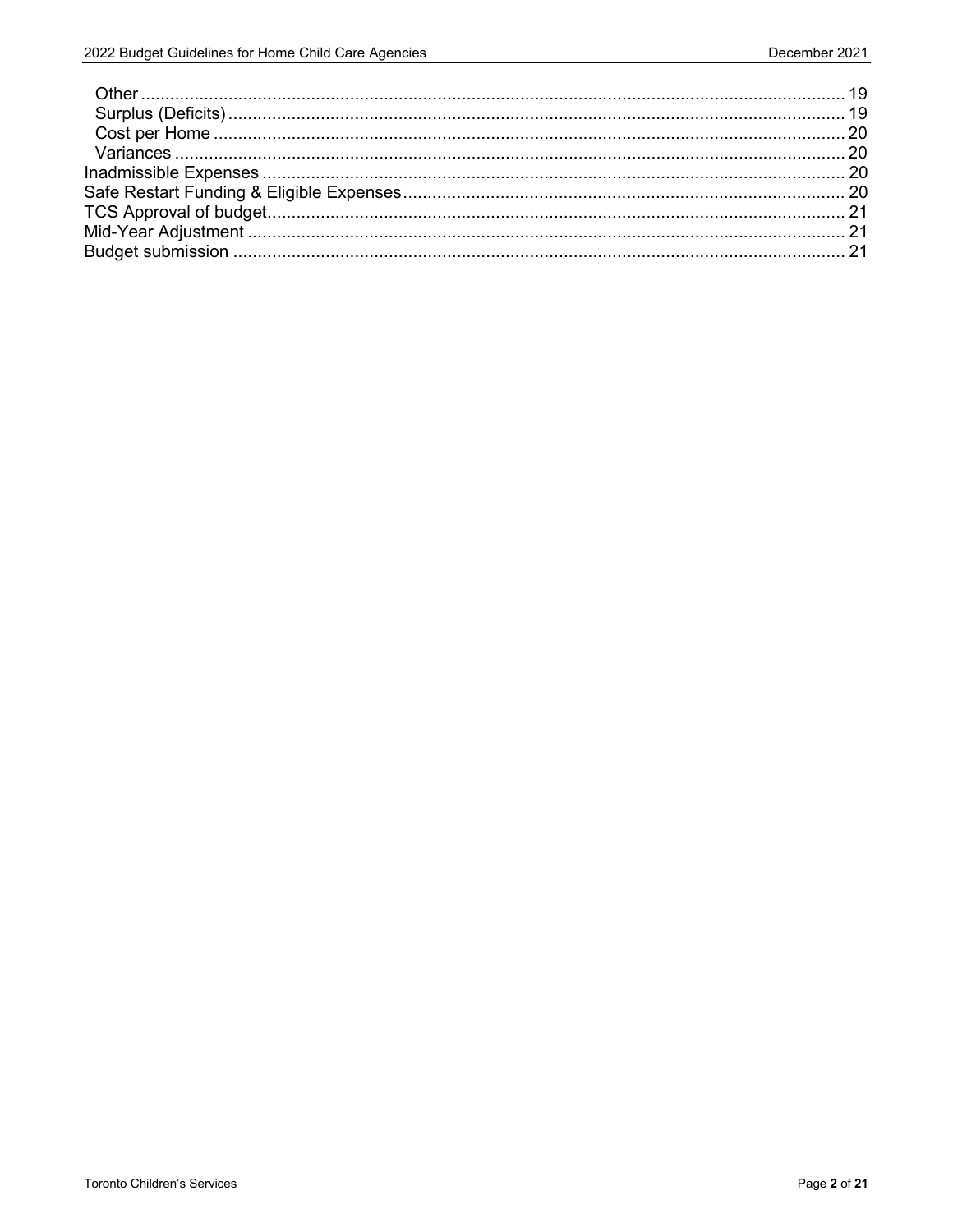#### <span id="page-3-0"></span>**Introduction**

In November, 2016 City Council approved a new model for funding licensed home child care agencies in the City of Toronto. The new model, developed in response to Toronto Children's Services' (TCS) review of Home Child Care, took effect January 1, 2018, and replaced the existing funding model with the nine licensed home child care agencies with a Service Agreement with the City.

The new **Agency Operating Funding** (AOF) model will support eligible licensed home child care agencies by streamlining funding processes and improve agency stability. It replaced the "Daily Administrative Rate" model and rolled existing historic grants into one funding stream.

#### **Goals of AOF**:

**Stability**: Increase Agency stability through predictable and regular funding payments

**Efficiency**: Simplify the budget submission, approval and payment process for Agencies and staff while ensuring proper stewardship of public funds.

**Quality**: Support Home Child Care Providers as valuable partners in child care through equitable, predictable, transparent, and for many, higher payments.

**Affordability**: Support the Home Child Care sector in the ongoing effort to make child care more affordable for families.

#### <span id="page-3-1"></span>**Purpose and Overview**

The primary purpose of these guidelines is to provide Home Child Care agencies with a Service Agreement with the City of Toronto guidance on Toronto Children's Services' ("TCS") annual budget submission process for Home Child Care funding, and to assist agencies in completing the 2022 budget accurately. Agencies with a Service Agreement with the City are required to comply with these guidelines.

The guidelines outline budget submission deadlines, description of the allowable operating costs that are funded by the City (and maximum funding thresholds if applicable), how information submitted in the budget may impact funding levels an agency receives, and a brief outline of the budget analysis conducted by TCS.

The guidelines are updated annually to reflect current legislation, guidelines, or policies issued by the Ministry of Education or the City of Toronto, to reflect changes to the child care system, or to provide clarity regarding service provider reporting requirements and/or the City's funding responsibilities in the child care sector.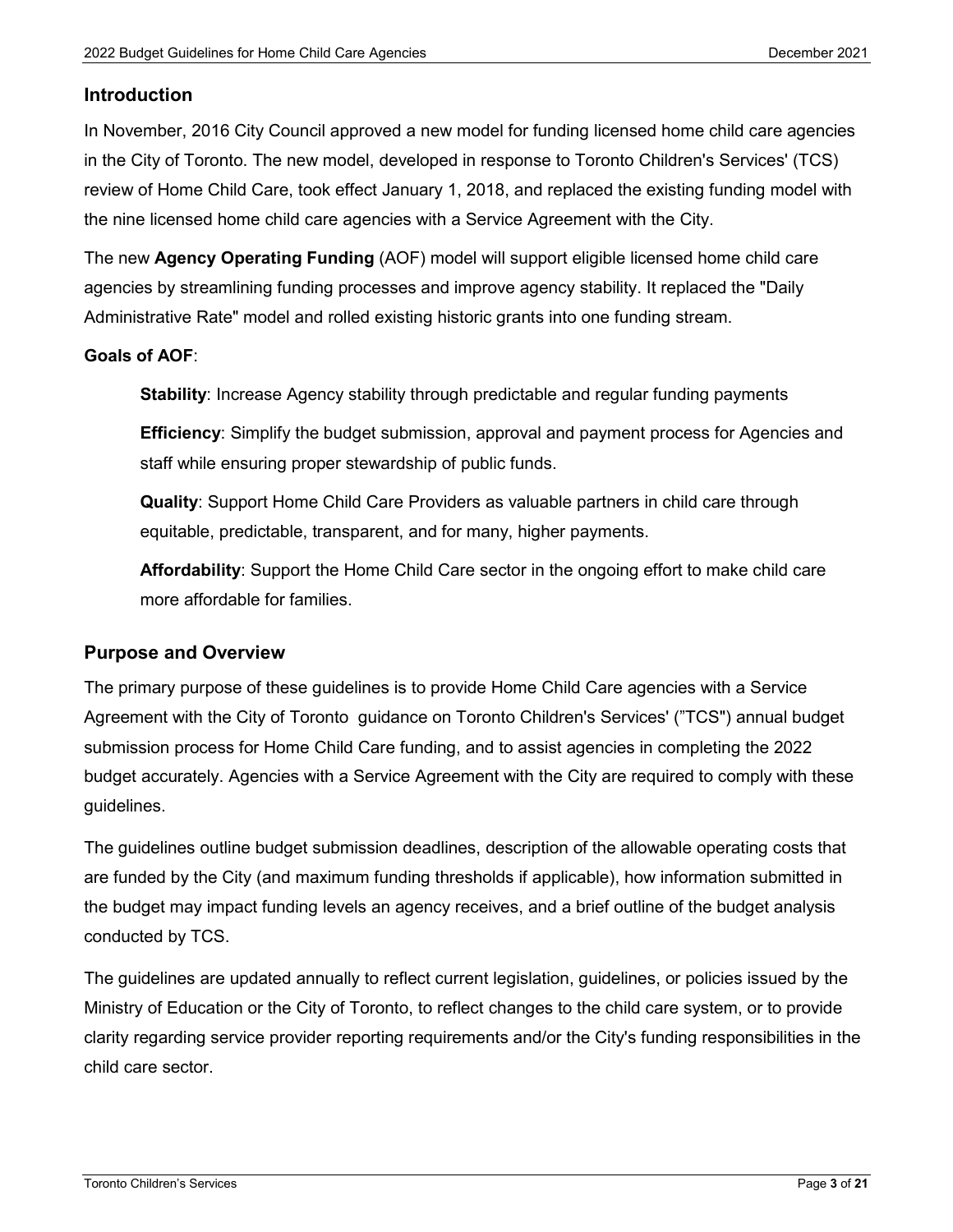# <span id="page-4-0"></span>**Budgets and Their Use to Agencies and the Division**

Budgets are financial plans used by agencies. TCS uses the annual budgets as a mechanism to ensure accountability for the use of public funds which the City extends to service Providers. The Agency will use the funds provided only for the expenses that directly support the provision of home child care services in the City of Toronto.

Budgets are basic planning tools used by agencies. They provide the user with an overview of operations within an agency. TCS uses the budgets submitted by agencies to ensure that service Providers, to which the City extends funds, are accountable for their authorized use. The funding paid to the agencies with whom the City has a service agreement are set based on budgeted expense information. As a result, ensuring the reasonableness of the budget information submitted by funded agencies is of critical importance.

# <span id="page-4-1"></span>**What is Budget Analysis?**

TCS analyzes all of the information in the submitted budget to provide accountability over public funds while applying the City's relevant guidelines and policies. Analysis includes a review of the reasonableness, sustainability and overall financial health of the agency. The analysis is conducted based on knowledge of home child care, the agency's specific operations, and application of the City's relevant guidelines and policies. The amounts budgeted for the current year are also compared to the prior year's approved amounts and actual performance, as outlined in the audit, to identify significant variances, which may require follow-up.

#### <span id="page-4-2"></span>**City of Toronto Funding Responsibilities**

TCS enters into service agreements with various types of Agencies that provide services for children 0- 12 years in the City of Toronto.

Licensed Home Child Care Agencies provide home child care services to private, full fee and subsidized families with children aged  $0 - 12$  in accordance with the Child Care and Early Years Act (CCEYA) and regulations, guidelines issued by the Ministry, and TCS's Home Child Care Assessment for Quality Improvement (AQI) measure. A Provider who has entered into an agreement with the agency provides the services in a private residence. The Provider agrees to provide home child care services in accordance with the CCEYA and related regulations.

Families in receipt of fee subsidy may choose to enroll their child(ren) at a child care centre or home child care agency with a service agreement for fee subsidy with the City. The home child care agency matches the family with a Provider who has an agreement with their agency.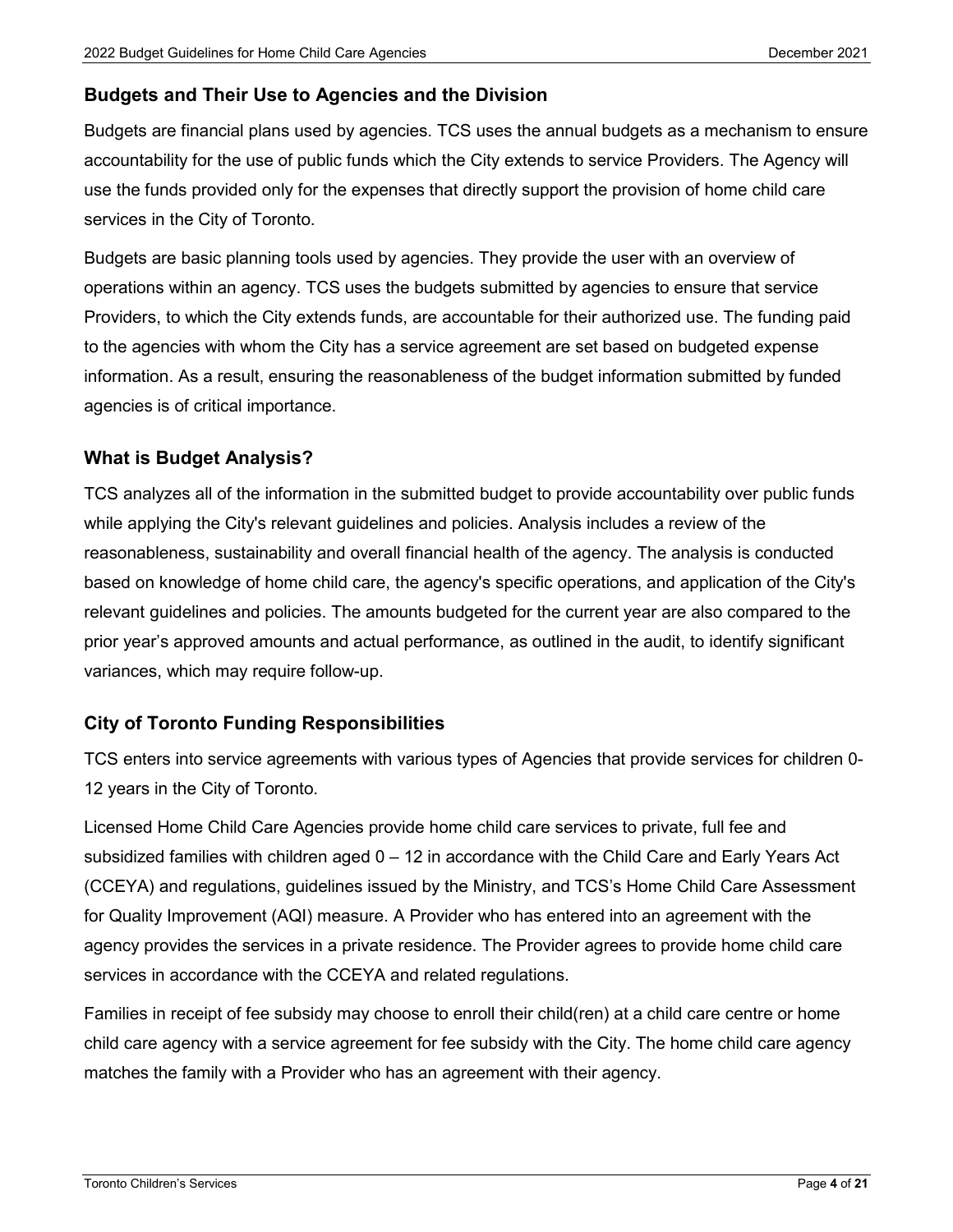TCS funds Home Child Care by:

- Funding the licensed agency for the approved costs of operation via an Agency Operating Funding, base funding which is determined by a review of the agency budget, and paid out in quarterly amounts. TCS is committed to providing funding up to the maximum resources available as directed by council and the City of Toronto budget.
- Paying the Agency, who in turn pays the Provider, an approved rate for each subsidized child receiving care at their home, less any assessed fees payable by the subsidized child's parent(s) to the agency, as verified through attendance submitted by the Provider to the Agency on a monthly basis.
- The provider rates are determined by the City through the annual budget process. Communication regarding these fees will be distributed to Agencies in advance of the effective date so that Agencies may inform families of the rate change. The public fee charged to families must not be less than the provider rate.
- The City may also distribute a government supplement in addition to the provider rate. This must be paid to home providers by the agency.
- Funding the licensed agency for the specified approved funding applications such as Provincial Wage Enhancement Grant and Home Child Care Enhancement Grant.

# <span id="page-5-0"></span>**Home Child Care Agency Responsibilities**

#### <span id="page-5-1"></span>**Provider Listing**

The Home Child Care agency must maintain an accurate record of their Active and Inactive Providers. The agency informs the Budget Support Assistant for their agency when there is a new Provider or the termination or closing of a Provider home so that TCS information remains accurate. This also enables the caseworker to complete the placement of children with the Provider who is delivering the service.

#### <span id="page-5-2"></span>**Submission of Annual Home Child Care Budget**

All Home Child Care Agencies must submit a realistic operating budget that will be used to calculate the Agency Operating Funding. Preparing the operating budget is a process that requires the agency's management to plan for the coming year.

Entering the details of the agency's budget into the TCS budget template is one aspect of an agency's budgeting process and should not be the extent of the agency's process of planning for the budget year Agencies should discuss in advance, any planned changes to the agency's operations (e.g. staffing levels, service levels, or days of operation) with their TCS Budget Consultant who can advise the agency of whether changes to operations will impact funding levels, whether an application to amend the Agency's Service Agreement is required, and the timing of any changes to the Agency's Service Agreement and/or funding.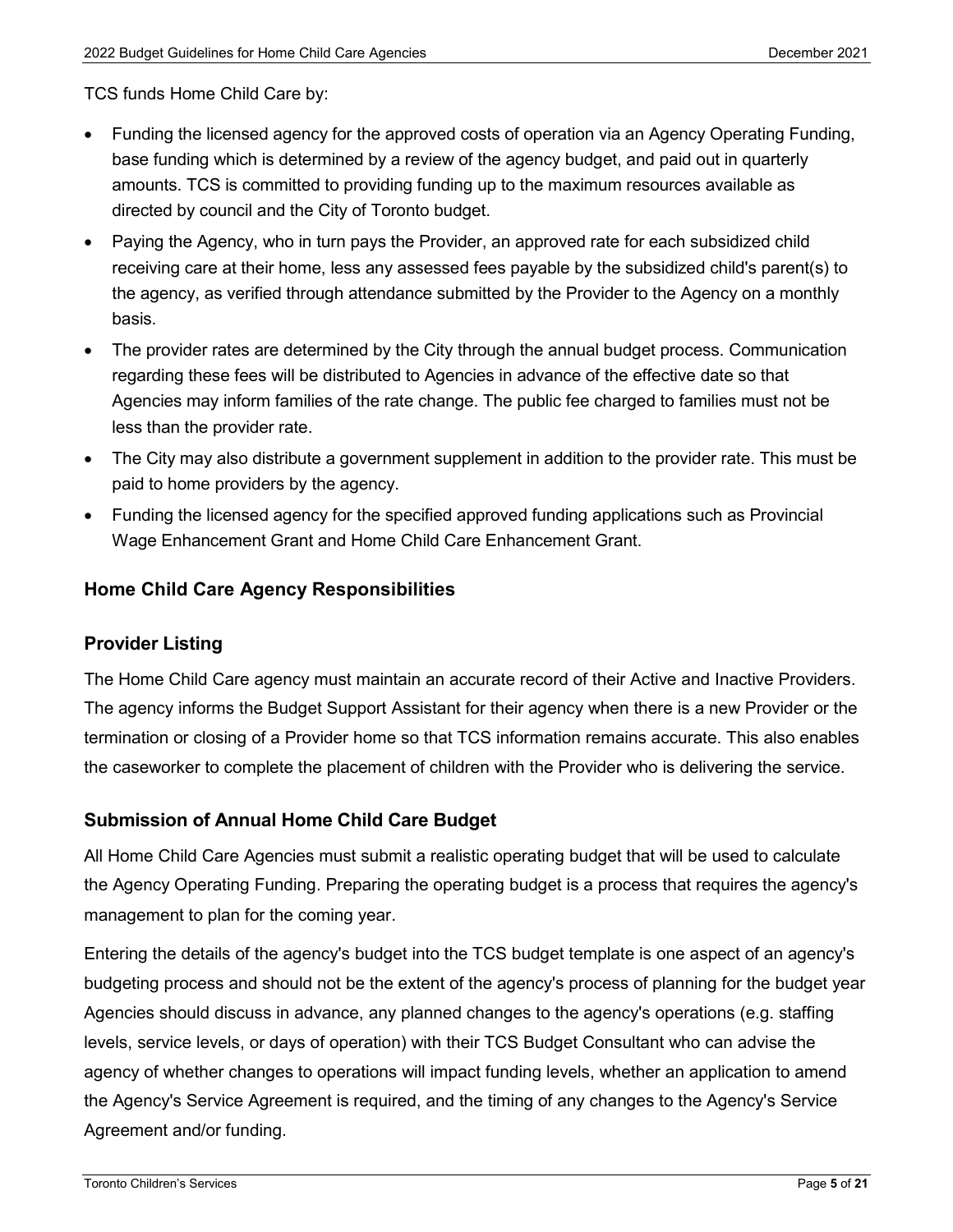# <span id="page-6-0"></span>**Child Care Operating Standards**

The [Child Care Operating Standards \(CCOS\)](https://www.toronto.ca/wp-content/uploads/2019/01/8f5c-cs-aqi-child-care-operating-standards.pdf) are part of TCS's quality framework. All service providers with a Service Agreement are required to meet the **financial requirements** outlined in the Operating Standards, which are available on the 'Early Learning & Child Care Partners' Assessment for Quality Assurance web page.

## <span id="page-6-1"></span>**Audited Financial Statements**

In accordance with City policies and applicable Provincial guidelines, all agencies with a Service Agreement must provide TCS with audited financial statements within four months of the agency's fiscal year end if they receive the following within a calendar year:

- \$30,000 or more in fee subsidy; **or**
- \$20,000 or more in any combination of;
- Agency Operating Fund (AOF);
- Wage Subsidy/Wage Improvement Grant (Home Child Care only);
- Minor Capital / Health & Safety Grant;
- Safe Restart Funding

# <span id="page-6-2"></span>**Required Format of Audited Financial Statements**

The financial statements must be audited in accordance with Canadian Auditing Standards and the financial statements must be prepared using the appropriate accounting standards.

In addition, the audited financial statements must comply with the following requirements:

- Agencies that receive more than one program funding type from TCS (i.e. Home Child Care Agencies, Child Care Centres, Every Child Belongs, EarlyOn Programs, or Summer Day Programs) must separately report the revenue and expenses for each program type in the audited financial statements
- The revenue and expenses for each program type must be further broken down by location for agencies with more than one location of any service type. The breakdown must show the amounts for the current and previous fiscal years as well as the surplus/deficit for the beginning and end of the year
- The amount of Agency Operating Funding an agency receives must be reported in the audited financial statements separately from any other revenue sources (e.g. fee subsidy revenue, parent fees, etc.)
- Agencies who received Provincial Wage Enhancement and Home Child Care Enhancement grants must submit a Special Purpose Report, verifying the grants have been used for the purposes intended. The Special Purpose Report must be included as part of the agency's audited financial statements, or provided in a separate auditor's report reconciling funding against actual expenditures.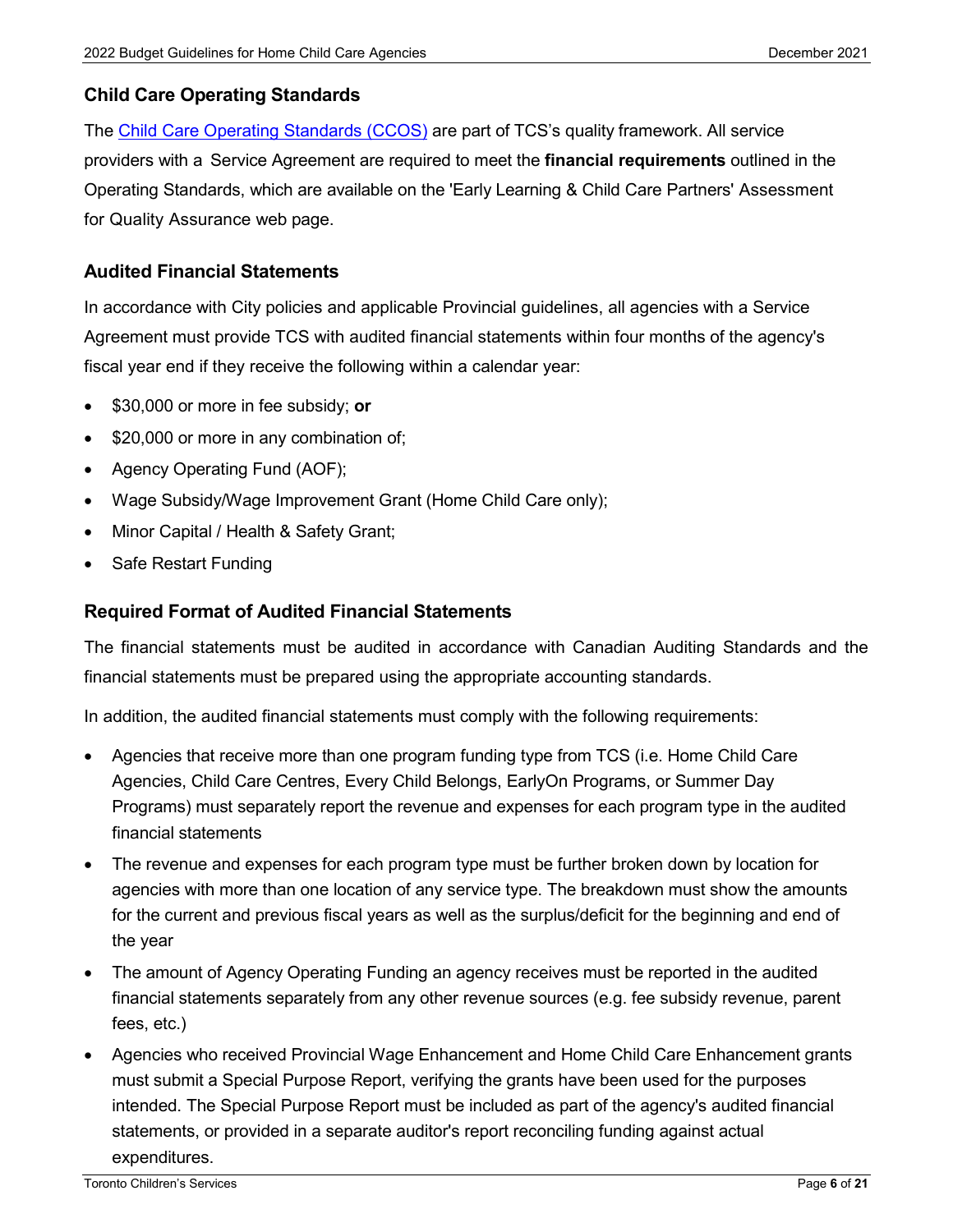• Revenue and expenses reported in the audited financial statements are to be presented using the same categories listed in the budget submission, otherwise agencies will be required to provide a separate report to reconcile the audit and the budget

When a Home Child Care Agency is part of an agency with more than one location that receives funding from TCS, the [funding thresholds](#page-6-1) are set at the agency level. In addition, once an audit is required, the agency will continue to submit audited financial statements in subsequent years.

Agencies are responsible for engaging an audit with a Licensed Public Accountant ("LPA").

Agencies who are unable to meet the audit submission deadline must submit an extension request in writing to their Budget Consultant. The extension request should include the reason for the extension as well as the anticipated submission date. Failure to submit an audit in the specified format will result in sanctions being applied, which may include stopping the agency operating funding (AOF) payment.

Financial Statement submissions, whether audit or review engagements, must contain a Report (Opinion Statement) signed by a LPA who is independent of the agency. It is the responsibility of the agency to confirm the auditor has a valid license to perform Audits and/or Review Engagements in Ontario. For more information about Auditors, Audits and Review Engagements, please contact the Certified Professional Accountants Association of Ontario.

Agencies will be required to **revise and resubmit** audited financial statements that:

- Do not comply with Canadian Auditing Standards;
- Are not prepared based on the appropriate accounting standards;
- Are not completed by a LPA.
- Are not in compliance with TCS Audit Guidelines and financial reporting requirements,
- Do not present the revenue and expenses using the same line by line format as in the approved Budget.

For more information on the audit requirements, please see the **Audit Guidelines for Agencies** under Contract & Financial Information.

#### <span id="page-7-0"></span>**Other Requirements**

- When an agency has incurred a deficit, TCS will review the audited financial statements during the audit analysis and if necessary, will request a business plan. TCS will analyze the impact on financial viability and consider the materiality of the deficit as well as changes over the prior year. The business plan should be realistic and identify how the deficit will be addressed in the following fiscal year.
- When an agency receives a management letter from an auditor, the agency is required to submit (upload) a copy of the management letter and a copy of management's written response to the auditor.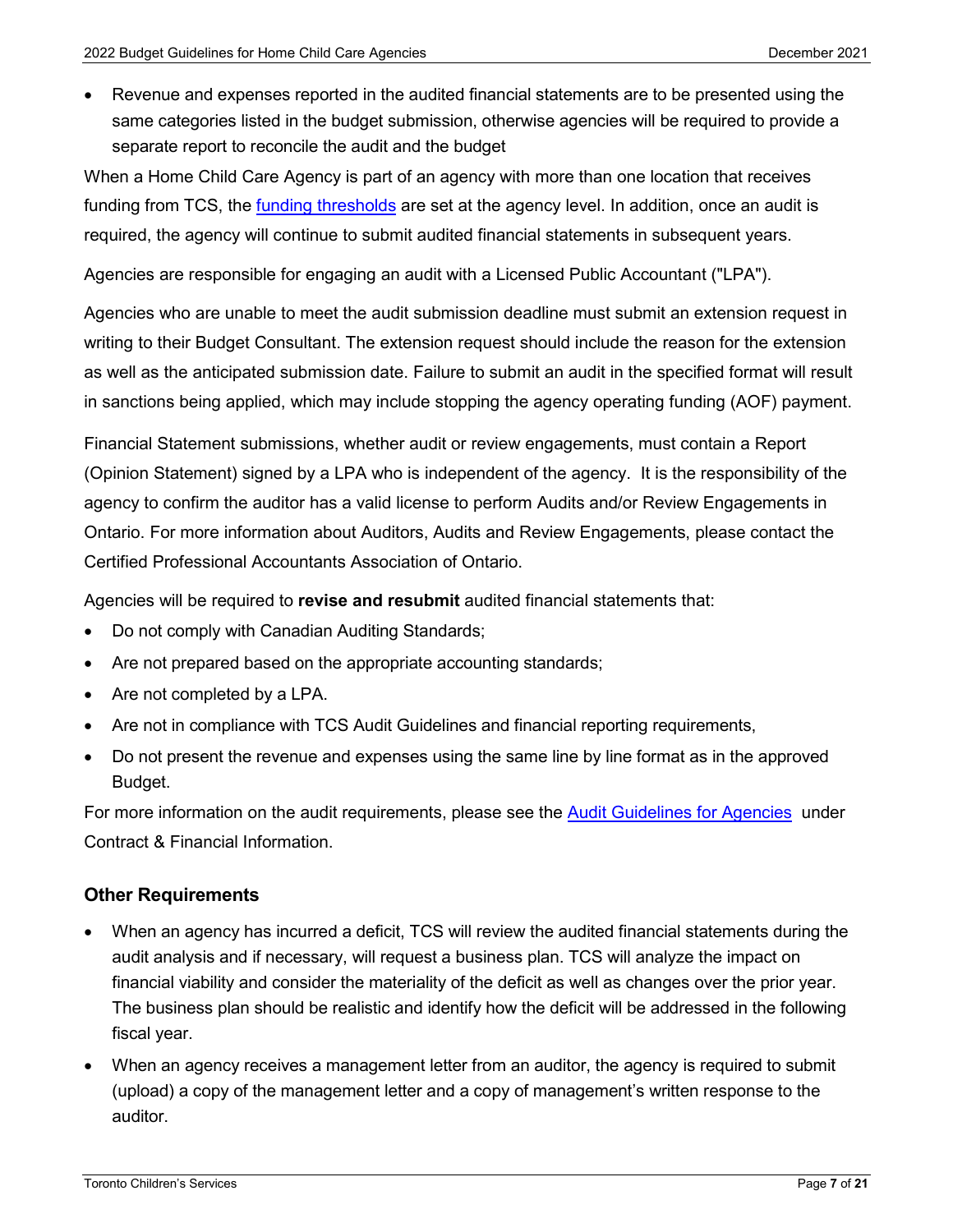• A management letter is a letter issued by the auditor to the Board of Directors or Owner. It is provided after the audit has been completed. The purpose of the letter is to identify any weaknesses in the agency's internal controls or other significant matters that were identified during the course of the audit.

#### <span id="page-8-0"></span>**Governance**

- Agencies are required to maintain an up-to-date Form 1 Ontario Corporation Schedule A, filed with the Ministry of Government Services. Please note that TCS may request Agencies to provide a current copy of the Form 1 as a part of the Agency review processes.
- Non-profit agencies must submit a copy of the Annual General Meeting Minutes each year. The minutes must include the approval of previous year's AGM minutes; approval or availability of previous years audited financial statements; election of the Board of Directors; and appointment of the auditor.
- The list of Board Members, Signing Officers and other agency contacts must be outlined on the Home Child Care budget submission. If the agency also includes licensed child care, this information must be kept current in the Online Services' Contacts and User Management tab. Instructions for maintaining this information can be found in the Contacts and User Management Guide, available on the Online Services-support tab.

#### <span id="page-8-1"></span>**Insurance**

- As insurance coverage is renewed, a copy of the updated certificate of insurance must be submitted. Agencies are now able to upload their Certificate of Insurance using the new document upload feature in the online portal. Prior to starting, please review the guide and video available under Tips, Tricks & Help on the right of the Financial Home page of the Operator Portal.
- The current minimum level required by the City of Toronto for general liability insurance is \$2 million.
- The certificate must list all locations in receipt of funding from the City, contain a cross liability clause, and name the City of Toronto as an additional insured.

#### <span id="page-8-2"></span>**Documentation**

- A number of supporting documents must be submitted with the annual budget in order to determine funding levels for the year, including current lease agreements and collective agreements.
- These documents are reviewed to assess the nature, type, and amount of expenses incurred by the agency.
- If these are not available at the time of submission, please inform the Budget Coordinator of the expected submission date. Failure to submit required documents may result in sanctions being applied.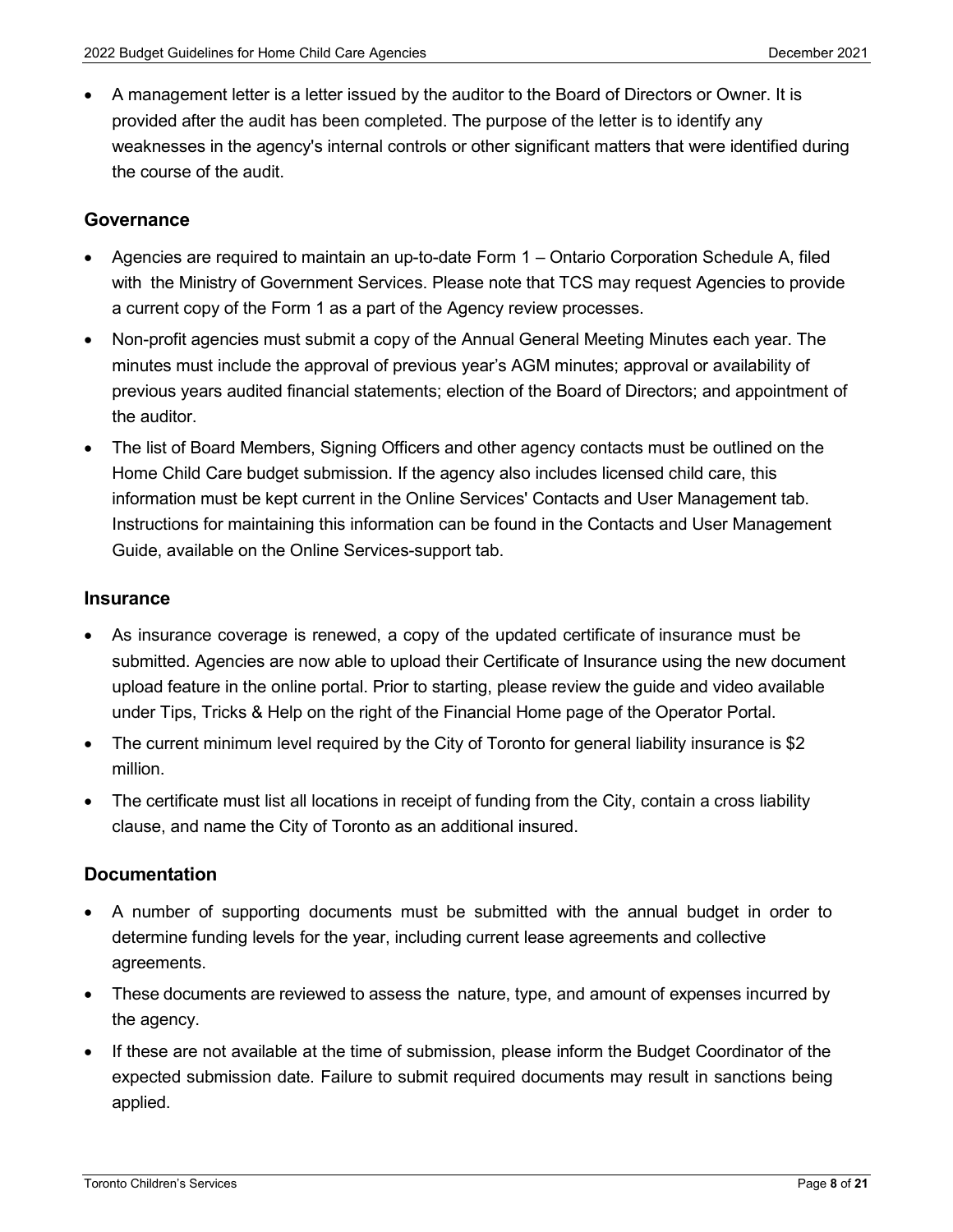• As per the Agency's Service Agreement with the City, the agency must make financial and enrolment records available to City staff upon request. The City may request access to the Agency's records any time during the term of the Agreement and for seven years after the expiry or termination of the Agreement.

#### <span id="page-9-0"></span>**Overpayment and Recovery**

- The agency must inform their TCS Consultant immediately of any overpayments made by the City and these funds are to be returned to the City within a pre-arranged period. Any overpayment determined through a grant reconciliation shall be returned with a signed reconciliation statement. The grant reconciliation will also be reviewed with the audited financial statements and/or review engagement.
- TCS may also determine that a recovery is required through the following:
	- T4 analysis
	- Audited financial statement analysis (for up to 7 prior fiscal years)
	- Excess of 10% operating surplus in the fiscal year
	- Transactions not funded by the City, including Dividends
	- Inconsistent operating capacity resulting in Agency Operating Funding change or Agency Operating Funding not used in accordance with the guidelines and/or implementation plans, if applicable.
	- Per diem recovery (when TCS determines an agency's per diem is higher than their public fee)
	- Any expenses or transactions not funded by the city as mentioned in this guideline may lead to a potential recovery, which will be adjusted, to reflect the percentage of city funding to total revenue. A repayment plan is negotiable on an individual basis, which considers timely repayment as well as the agency's ability to pay. TCS may withhold payments to recover the amount as determined through the recovery calculation.

#### <span id="page-9-1"></span>**Home Child Care Budget: A Step by Step Guide**

The goal is to fund home child care agencies for the actual cost of maintaining their operation. This base funding, referred to as the "Agency Operating Funding"(AOF) will be paid out in quarterly installments, and adjusted should the agency expand or decrease operations.

#### <span id="page-9-2"></span>**Budget Cover Page**

Complete the information required as highlighted in blue. Once the Agency ID is entered, the fields in grey will be populated including Agency Name, Address, Multi ID, and Auspice.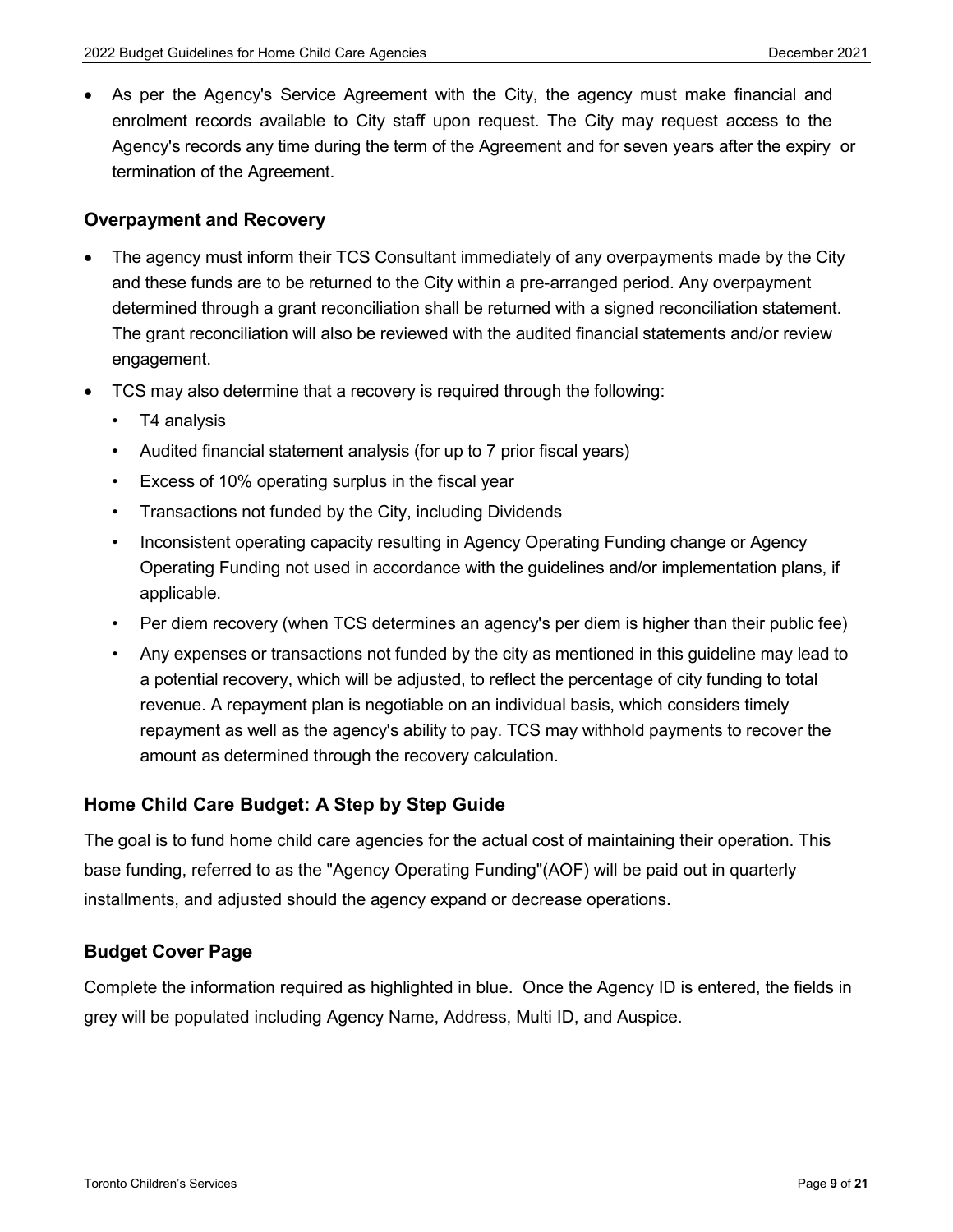#### <span id="page-10-0"></span>**Current Officers of the Board/Agency**

Complete the information required as highlighted in blue.

Agencies with access to the Contacts and User Management tab in Online Services should make changes to Board Members and other Agency contacts through Online Services and may leave the name and signature section of this page blank.

Agencies without access to Online Services must complete this page. A separate listing with all names, addresses, and phone numbers of Board Members can be attached if a listing already exists. Any changes to the Board Members must be submitted to TCS. This also applies to changes in Signing Officers.

#### <span id="page-10-1"></span>**Provider Homes**

Complete the information required as highlighted in blue.

#### **License & operating information**

- Enter the license information such as renewal date, number of homes and home visitors
- When the agency's license includes number of homes and home visitors outside of City of Toronto, complete the section for the number of homes and home visitors for the operation within the City of Toronto.
- Enter the number of **operating** homes and **active** home visitors for the current budget year
- Enter operating information including standard work day hours, agency operating days, operating capacity and number of children per home.

#### **Children Services Service Provider Listing Report**

- A TCS report states the agency has service agreement with the provider including provider name, location ID, and total number of providers
- Review the providers on this report and compared with the agency records
- Provide the required info to TCS to update this report if there is discrepancy

**Reminder**: update your TCS Budget Support Assistant when providers are added, terminated, or made inactive during the year.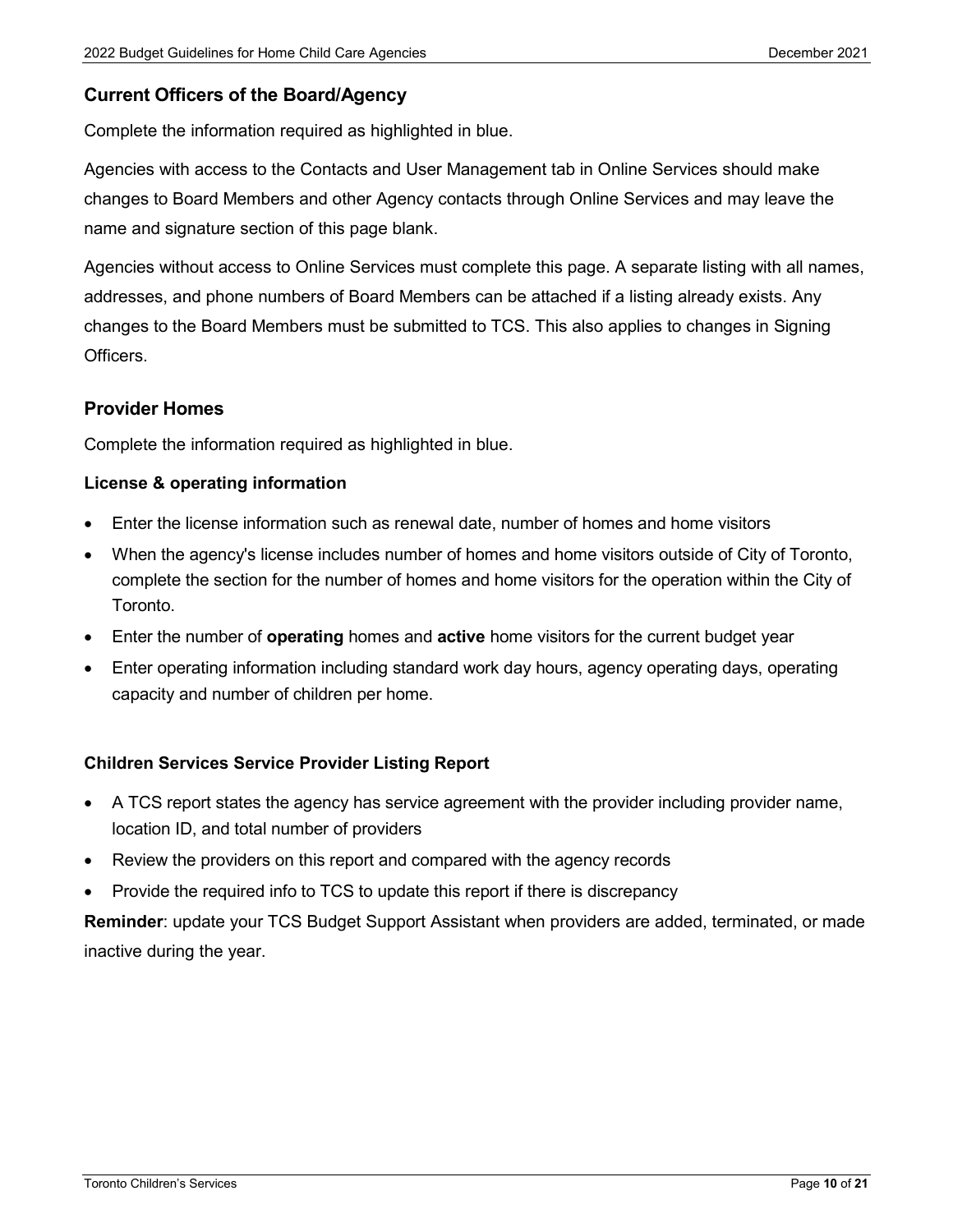# <span id="page-11-0"></span>**Staff Salary Information**

Complete the information required as highlighted in blue.

Salaries, wages, and benefit costs make up a large majority of expenses in a service agency. Therefore, specific detail related to this category will be required, and particular emphasis will be given to this area of the budget during analysis.

For the purpose of determining agency funding, total staff salaries cannot exceed the maximum salary established in the 2022 Salary Schedule, listed below. The maximum salary or hourly rate is the highest point in the range listed below. Where there is no range identified, the amount listed for salary or hourly rate is the maximum.

**Note:** The salary referred to in the budget **excludes** Provincial Wage Enhancement (PWE) payments, known as the Home Child Care Enhancement Grant (HCCEG), which should NOT be included in the budget submission. City budgets are "PWE/HCCEG FREE".

On November 4, 2021, [the Provincial government](https://www.ontario.ca/document/your-guide-employment-standards-act-0/minimum-wage) introduced a bill that would, if passed, raise minimum wage rates on January 1, 2022 to \$15.00 per hour.

At this time, even though the bill has not been passed Children's Services would like to plan for it and will take action for any submitted budgets that have hourly wages less than \$15.00 per hour. Toronto Children's Services will review budget submissions and if there are hourly wages that need to be adjusted the budget will be **not be** returned to the operator and CS will change the hourly amount to the legislated minimum.

It is expected that home child care agencies will operate efficiently to maximize funding, both with homes per home visitor, and the number of children placed in each home. The expected efficient number of children per home would be agency wide annual averaged at 4.

An efficient ratio of Home Visitors to homes is considered 1:15; this reduced ratio recognizes the Sept 1/17 changes to the Child Care and Early Years Act regarding private and full fee agency placed children as well as the important role of the Home Visitor in extending support to Providers caring for children with extra support needs.

All roles are expected to support the 1:15 ratio. For example, a full time position/salary is allowed when an agency operates up to 105 homes for [supervisor,](#page-12-1) [clerical](#page-12-2) and [administration.](#page-13-0)

**All** salaries will be verified by T4 review and analysis.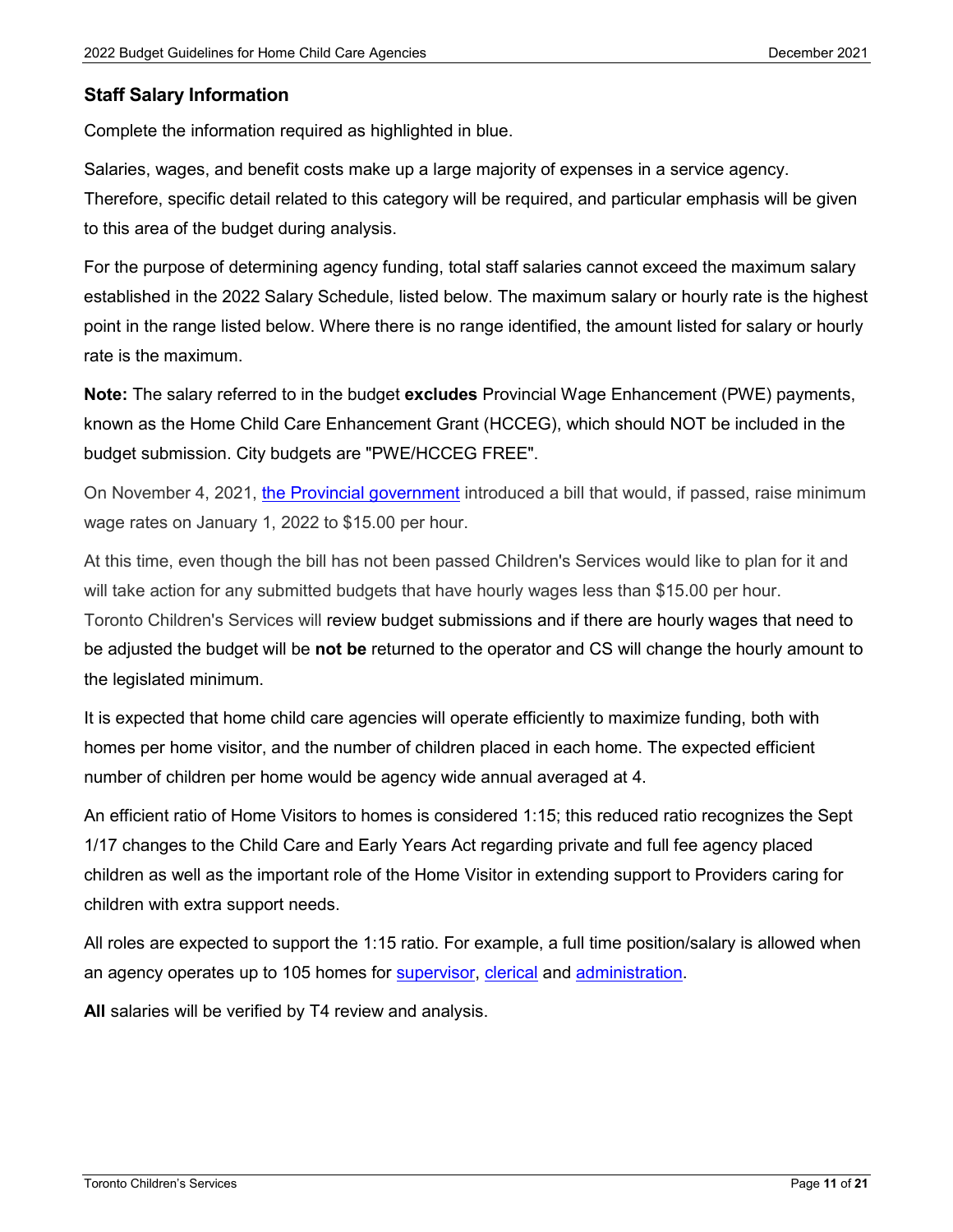#### **Current Salary Schedule**

|  |  |  |  | Note: Salaries are subject to settlement of compensation for City of Toronto staff. |  |  |
|--|--|--|--|-------------------------------------------------------------------------------------|--|--|
|--|--|--|--|-------------------------------------------------------------------------------------|--|--|

| <b>Program Staff</b><br>(35 hour week) | <b>City of Toronto</b><br><b>Annual Salary Range</b> | <b>City of Toronto</b><br><b>Hourly Salary Range</b> |
|----------------------------------------|------------------------------------------------------|------------------------------------------------------|
| Home Visitor                           | \$65,055 to \$71,287                                 | \$35.74 to \$39.17                                   |
| Home CC Supervisor                     | \$91,676 to \$107,707                                | \$50.37 to \$59.18                                   |
| <b>Clerical Staff</b>                  | \$58,484 to \$64,070                                 | \$32.13 to \$35.20                                   |
| Administrator                          | \$124,315                                            | \$68.30                                              |

A home child care agency staff often fulfills more than one role in the agency. Rather than splitting themselves into different job classifications with different hourly wages, the AOF budget requires a listing of all agency staff, their title in the agency, total hours per day/days per year worked, their total base salary (no PWE) and then the different positions / roles / responsibilities they hold and percentage of time spent conducting that responsibility. The onus of providing this evidence belongs to the Agency and the Children's Services Consultant must document both the evidence gathered and the rationale for conclusion on reasonableness.

The total of the staffing information entered on the "Staff Salary Information" page will automatically default to the budget page, under "Column C" Budget Salaries and Wages.

### <span id="page-12-0"></span>**Home Visitor**

- The number and name of Home visitors entered in the staffing page should match the names listed on the License
- The ratio of one full time FTE home visitor to 15 homes will be allowed in calculating the AOF. The total home visitor amount and FTE will be prorated when the number of homes is more than 15 homes

#### <span id="page-12-1"></span>**Supervisor**

A full time supervisor is approved when there are up to 105 homes or 7 FTE home visitors, or may be prorated when number of homes is more or less than 105 homes.

# <span id="page-12-2"></span>**Clerical**

A full time clerical staff is approved when there are up to 105 homes, or may be prorated when number of homes is more or less than 105 homes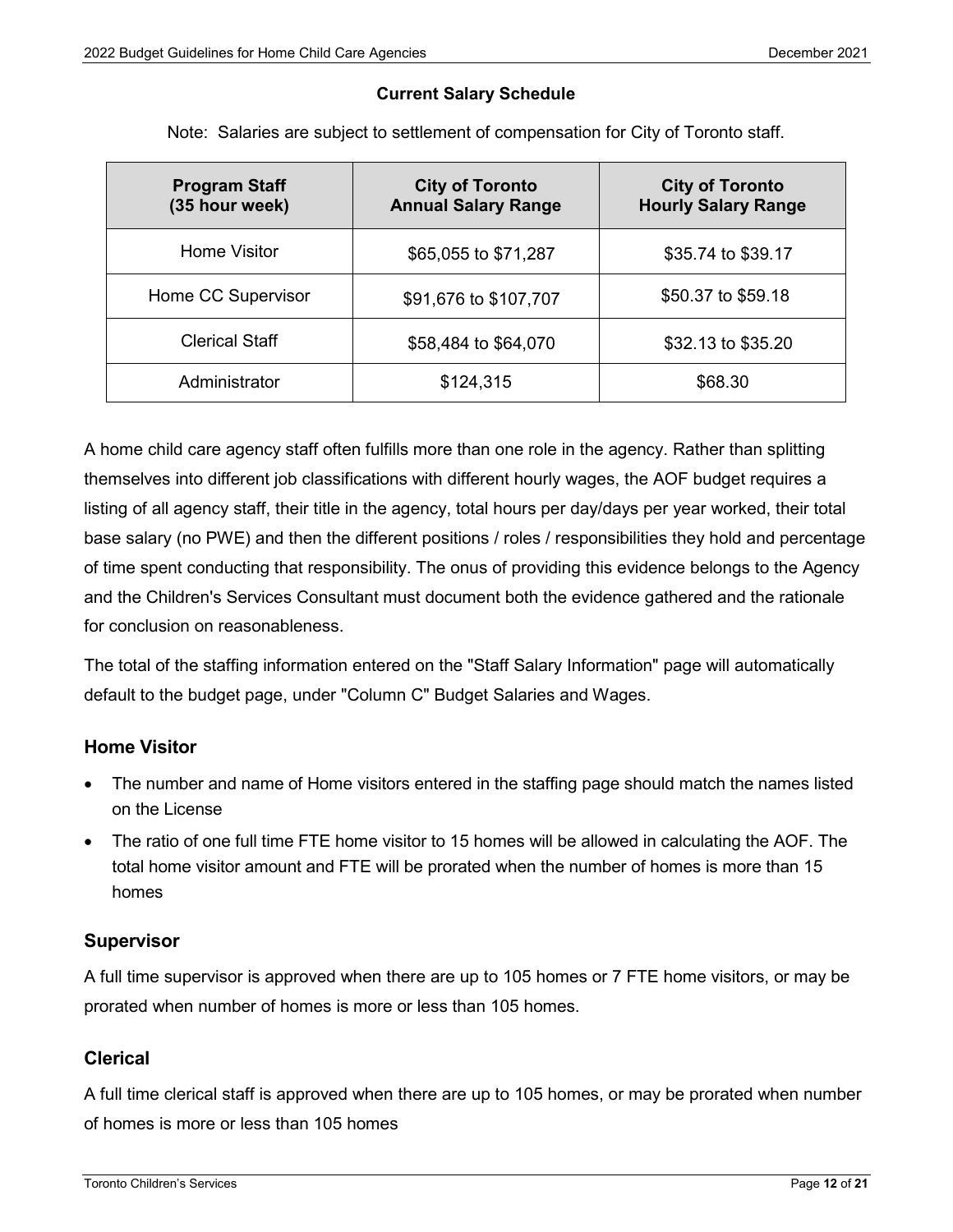#### <span id="page-13-0"></span>**Administration**

Allowable administration costs are those related to staff who perform administrative functions. Business travel, office expense, audit or professional fees, etc. are not considered allowable administration expenses and should be recorded under the appropriate expense category.

Expenses recorded in the administration category are for individuals or agencies that actually perform administrative services for the home child care agency.

There are three sub-categories of allowable administration expense; salaried administration, contracted administration, and central allocated administration. The total administration expense for an agency is the sum of the salaried administration, contracted administration, and central allocated administration costs entered in the budget.

Administration costs are reviewed for reasonableness as part of the budget analysis process, irrespective of the maximum allowable amount. The total amount of administration will be reviewed with all program types that are part of a multi-agency.

#### <span id="page-13-1"></span>**Salaried Administration**

This includes salary administration for an agency with up to105 homes, or may be prorated when agency with less than 105 homes. More than one individual involved in administrative duties could share this maximum allowable administrative salary.

#### <span id="page-13-2"></span>**Contracted Administration**

This category includes non-salary contracted services (e.g. bookkeeping, accounting, or management services) and is included in the maximum allowable administration costs. The Agency may be required to provide additional information or documentation to support the reasonableness of the contracted administration included in the budget.

#### <span id="page-13-3"></span>**Central Allocated Administration**

Agencies with multiple sites may include centralized administration costs actually incurred and allocated to the locations that are funded. These costs will be reviewed for reasonableness as part of the budget analysis process. The agency must provide clear evidence that supports this allocation and indicate its reasonableness.

Administration costs must be detailed listing staff name, job duties, total salaries, total days/hours worked, and a percentage of salaries allocated to the home child care function.

Agencies who also submit budgets to TCS for Child Care Centres, EarlyOn Child Centres & Indigenous-Led (Journey Together) Programs, and/or Every Child Belongs (Special Needs Resourcing)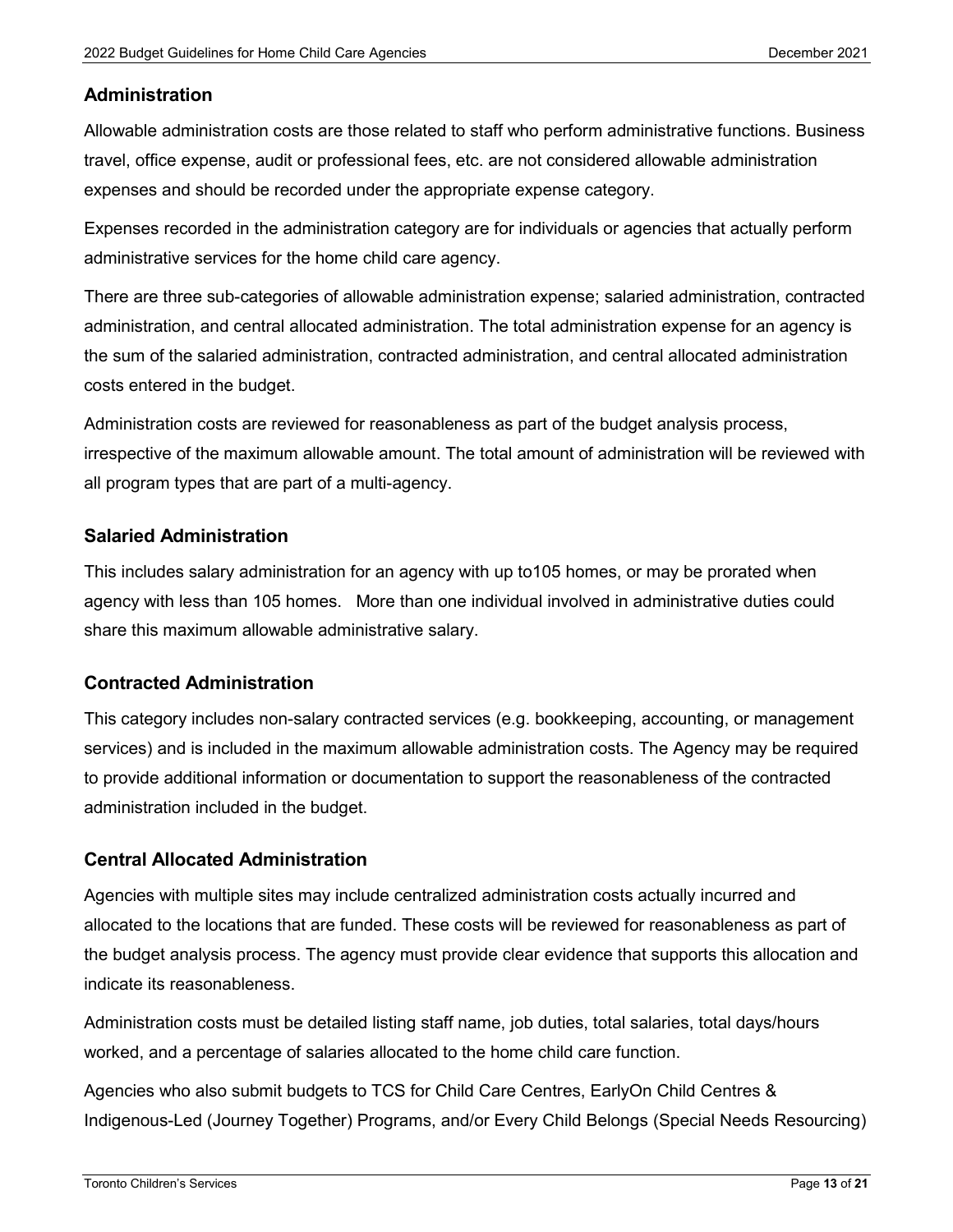should be sure that no one individual receives more than the maximum admin salary or is allocated more than 100% of their standard work day when all submitted budgets are considered.

#### <span id="page-14-0"></span>**Budget**

Although staffing comprises a majority of an agency's operating costs, TCS supports operators by recognizing a number of other expenses to support quality child care. The provincial government provides a base funding of \$6,900 per home per year. Agencies whose cost per home exceeds this amount must demonstrate the need for the additional funding in order for TCS to provide the required funding. When completing the budget submission operators are required to provide the operating costs for the budget year as well as a projection of the actual costs that will be incurred for the previous budget year. The budget year is defined as January 1st to December 31st operators must provide the revenue and expenses for the budget year, regardless of the agency's fiscal year.

All costs must be related to the Home Child Care operations. If an Agency is multi-service, only the proportionate cost of HCC operations may be allocated to the HCC Budget. Verification may be requested for any line items.

Unforeseen circumstances may arise during the course of the year resulting in a variance between the agency's budget and its actual financial performance. Mid-year changes to an agency's operations may also have a significant impact on the operating costs for the following year.

When the variances are more than 5% between actual amounts approved by TCS for the prior year and amounts budgeted for the current year, operators should provide detailed explanations regarding the reason for any variances as these explanations are used by TCS in assessing the reasonableness of the current year's budget submission.

#### <span id="page-14-1"></span>**Approved Prior Year (Column A)**

The revenue and expense amounts approved by TCS for the prior budget year are pre-populated in "Column A".

#### <span id="page-14-2"></span>**Reported Actuals (Column B)**

The projected revenue earned and expenses incurred for 2021 are entered by the Agency's in Column B. The amounts should be based on actual revenue and expenses from January 1 to September 30, 2021 and a reasonable estimate of the amounts for October 1 to December 31, 2021. For the 2021 actuals (Column B) the expenses and revenue must include COVID-19 related costs and revenue.

#### <span id="page-14-3"></span>**Budget Current Year (Column C)**

The projected revenue and expenses for 2022 are entered by the Agency in "Column C". Projected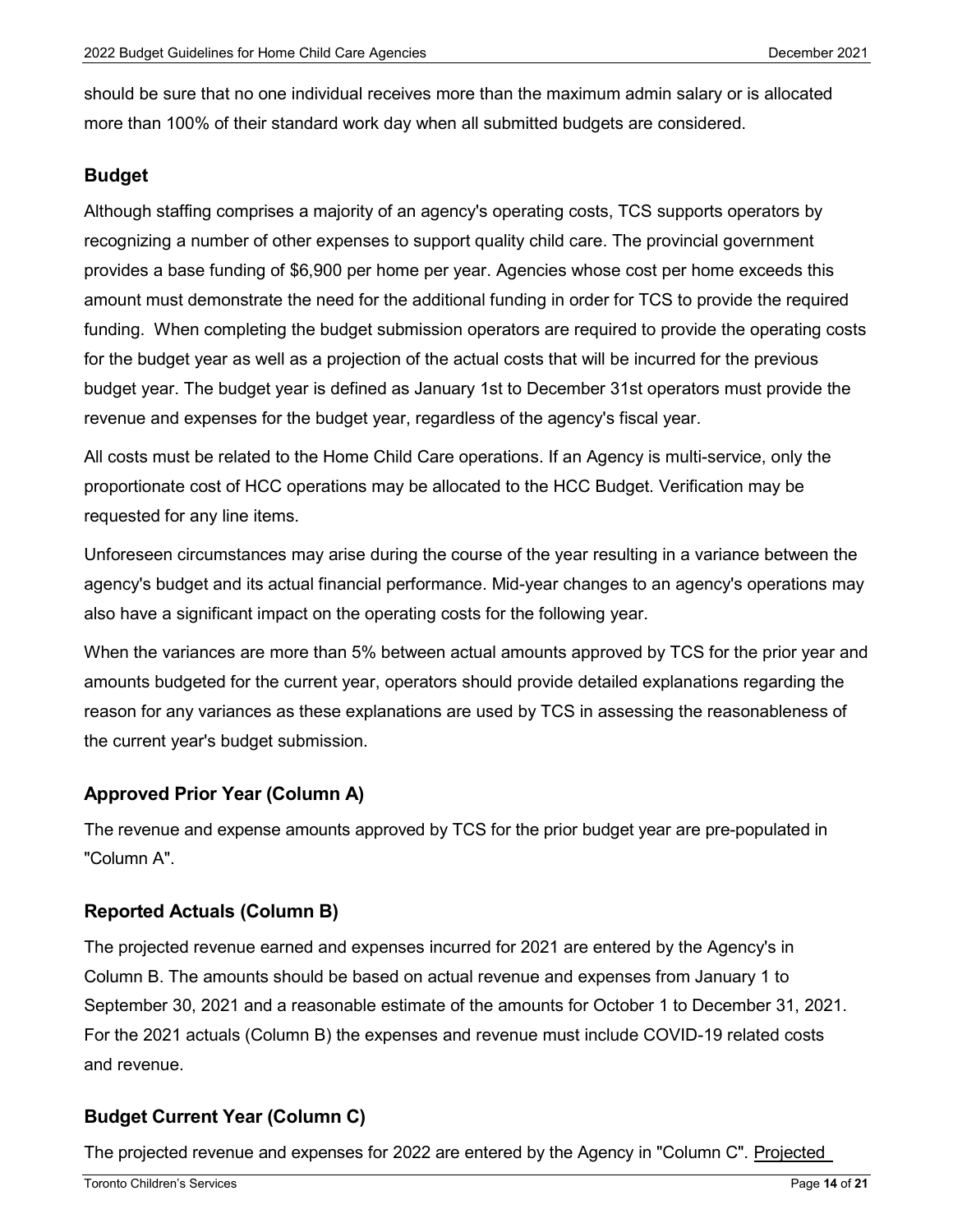revenue should be based on the location's current City funding levels and other continuing revenue sources not related to COVID-19. Please also consider any changes to public fees or expansion / reduction of service levels. Projected expenses should include salary increases, increases to operating costs related to inflation/cost-of-living, and any other planned increases to operating expenses.

In 2022 there will be no increases allowed on the expense line for Training and Development. The approved expenses for these line items from the 2021 Budget will be the approved 2022 Budget expenses allowed.

# <span id="page-15-0"></span>**Agency Approval of the Budget**

The budget submission must be approved by the Board of Directors or authorized agent and signed by a Signing Officer of the Board.

### <span id="page-15-1"></span>**Full Fee**

Parent fees include full fee revenue as well as the parent portion of fee subsidy.

#### <span id="page-15-2"></span>**Fee Subsidy**

Budgeted fee subsidy revenue should be based on current funding levels (i.e. provider rates in effect at the time when the budget is submitted).

#### <span id="page-15-3"></span>**Provider Payments**

TCS will determined the provider rates when Council approves the funding level. Use the current year provider rates to estimate the amount for "Column C". This amount is subtracted from Full Fee & Fee Subsidy to determine the Net Fee Revenue.

#### <span id="page-15-4"></span>**Agency Operating Funding (AOF)**

The AOF amount approved in the prior year's budget is reported "Column A" and will be the same amount for "Column B" and "Column C".

The total AOF funding should equal the AOF stated in the Schedule 2.3 of the Agency's Service Agreement. Once the budget is approved, AOF for the current year will be determined and the Agency will receive a revised Schedule 2.3 of the Service Agreement to reflect the change.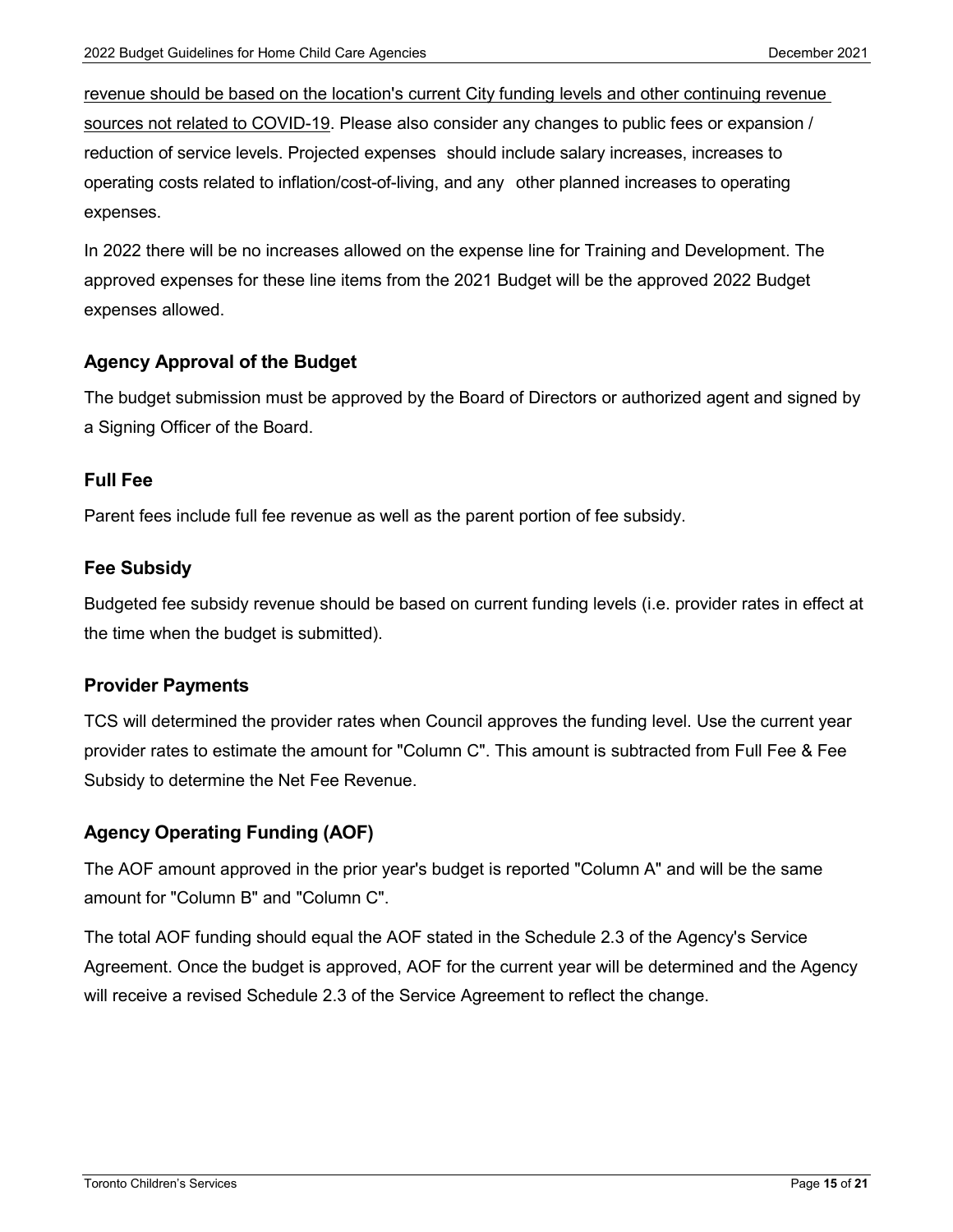# <span id="page-16-0"></span>**Other Funding Sources / Grants**

Funding received from other sources that will be used to cover general operating expenses for the agency should be reported under this category. Agencies may use this line when report PWE/HCCEG funding in the audited financial statements. Agencies that enter other funding sources are required to provide an explanation detailing the source of the funding and the intended purpose of the funding.

**NEW:** As a result of COVID-19, centers may have accessed new funding sources and/or funding types to support operations. See list below:

| Canada Emergency Wage Subsidy ("CEWS")     |
|--------------------------------------------|
| 10% Wage Subsidy for Employers ("10% WS")  |
| Canada Emergency Commercial Rent ("CECRA") |
| Canada Emergency Rent Subsidy ("CERS")     |
| Canada Emergency Business Account ("CEBA") |
| <b>Ontario Small Business Grant</b>        |

Agencies are required to include all actual federal revenue types received within the Budget tab. This information will be recorded in Column B in the "Other Funding Sources/Grants" line.

#### <span id="page-16-1"></span>**Salaries & Wages**

Total defaults from Staff Salary Information page including total salaries for home visitor, supervisor and clerical positions.

#### <span id="page-16-2"></span>**Benefits**

Employer contributions are allowable in the budget up to a maximum of 25% of total salaries of all staff positions except contracted administration position.

#### <span id="page-16-3"></span>**Administr**a**tion**

Total defaults from Staff Salary Information page including total salaries for administration and contracted administration positions.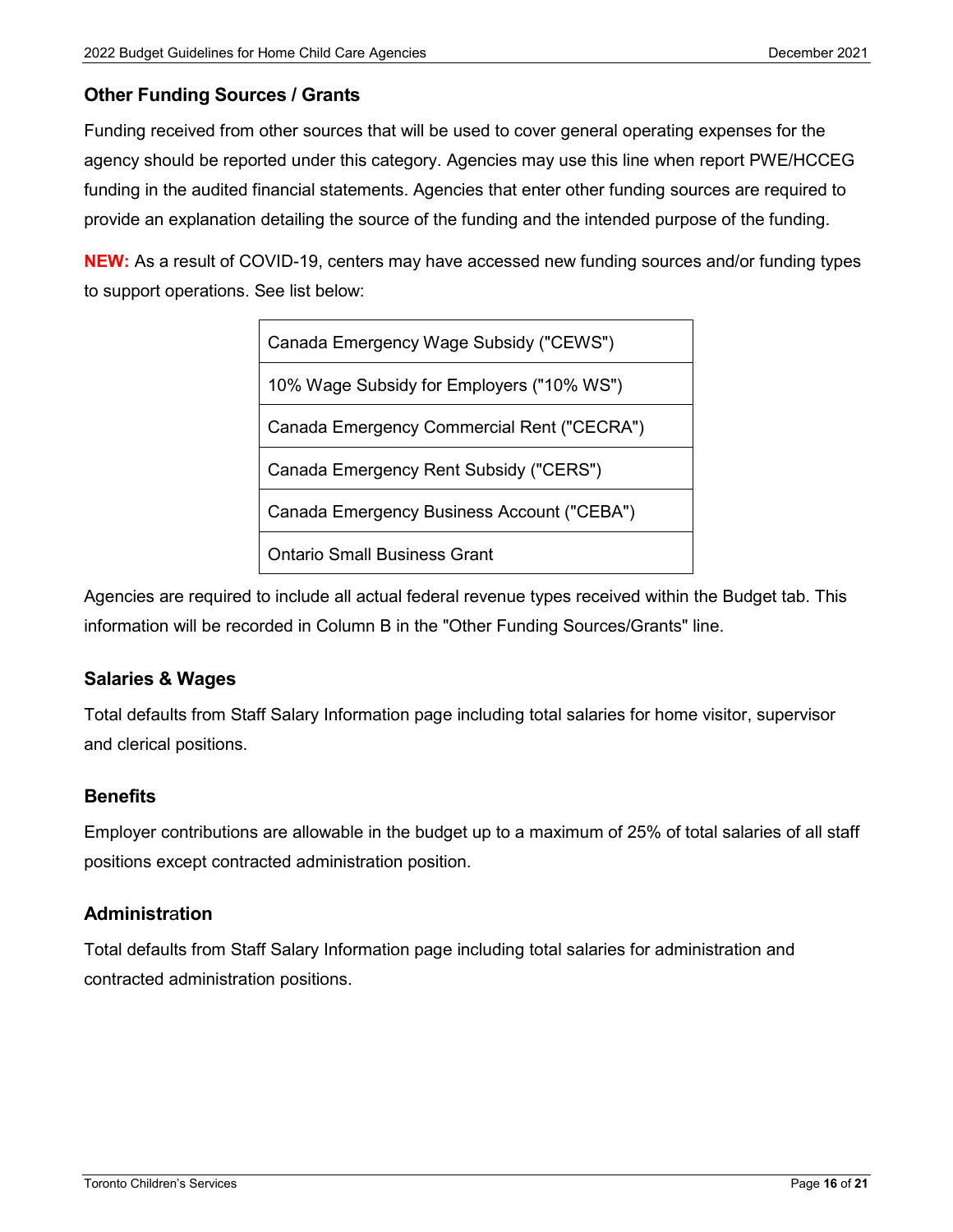# <span id="page-17-0"></span>**Program Related**

- This category includes materials or expenses Home Visitors require to provide program support, or Provider start-up expenses.
- Agencies who lend equipment to contracted Providers (such as: strollers, cribs, cots and playpens for sleeping, safety gates, high chairs or other feeding chairs) may continue to include this expense in the budget.
- Partial or full reimbursement of equipment purchased by Providers is not allowed. These expenses are tax deductible as a contracted Home Child Care Provider.

# <span id="page-17-1"></span>**Rent**

Rent must be verified by a copy of the current lease submitted to TCS. The lease must support the rent noted in the budget. A lease letter is acceptable in some cases. A lease or lease letter must include the following:

- Address on lease must correspond to the location of the home child care program.
- Length of time of lease must be specified
- Description of space being used for the home child care office or amount of square footage being used or the percent of building occupancy must be specified and reasonable.
- Documents must be signed, dated and on the letterhead of the landlord.
- Operators or related parties who own a building/space occupied by the agency and who charge rent to the agency must provide a Certified Market Value Assessment demonstrating the reasonableness of rent charged and comply with the Market Rent Appraisal requirements which can be found on the CS website.

# <span id="page-17-2"></span>**Mortgage Carrying Costs**

Interest charged for a mortgage is recognized, but not the principal portion of the mortgage loan. Cost must be verified through a copy of the current mortgage document.

# <span id="page-17-3"></span>**Utilities and Maintenance**

- This category is for costs related to the repair and upkeep of the property in which the agency office is located and directly related to the home child care operation. If utilities are not included in the rent as verified in the lease, actual costs for utilities, such as: hydro, heat, water, garbage) can be included. Verification of utility costs may be requested.
- This category also includes cleaning supplies and sanitary paper products (such as: toilet paper, paper towels) for the home child care operations.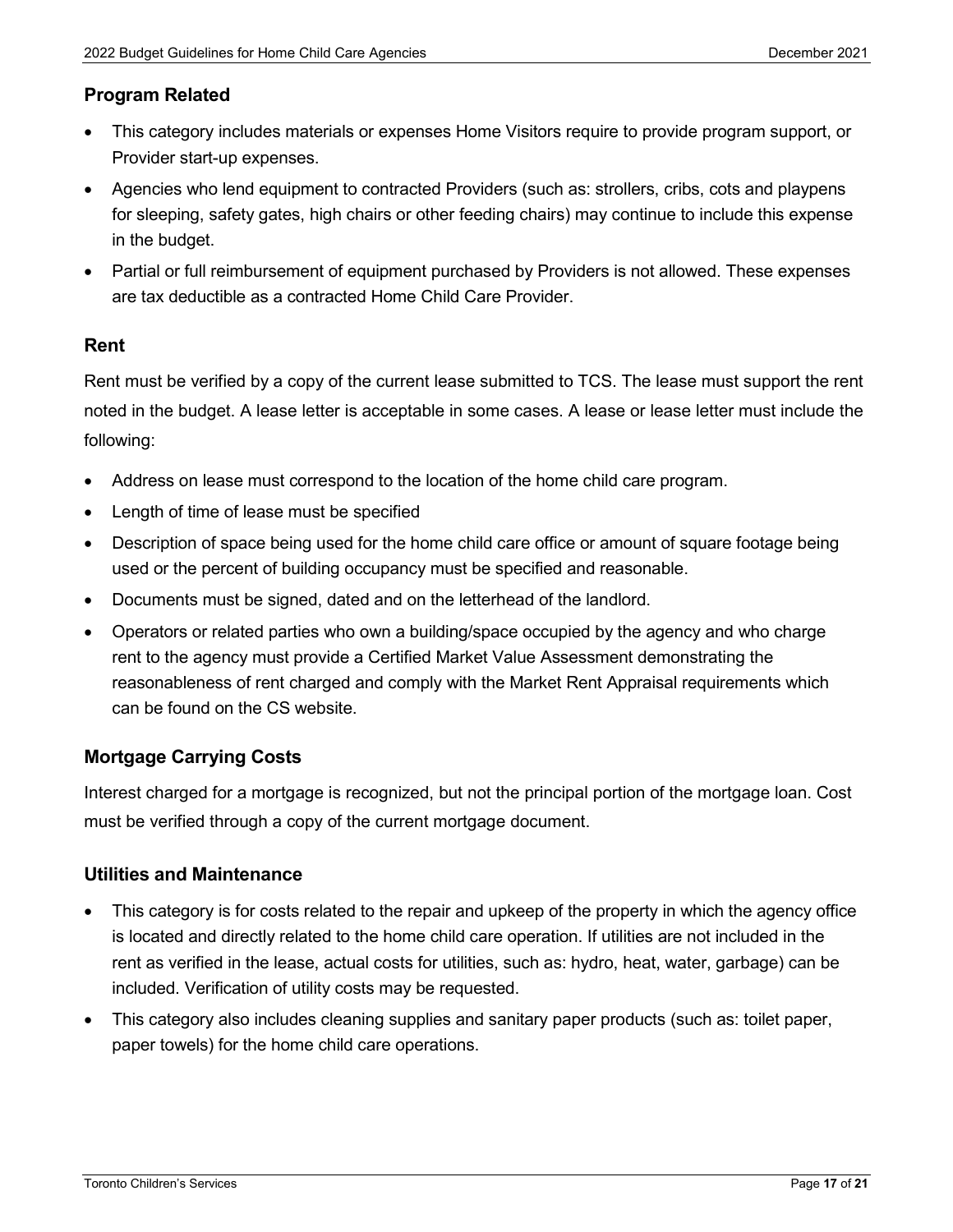# <span id="page-18-0"></span>**Amortization/Depreciation**

- This category includes expenses of a capital nature that individually exceed \$5,000. This may include depreciable assets such as computer hardware, furniture and depreciable leasehold improvements.
- Invoices must be provided as supporting documentation for any amortization amount included in the budget submission. All purchases in this category must be depreciated/amortized over a minimum of five years. However, the number of years of depreciation/amortization may vary depending on the asset. For example, significant leasehold improvements may be amortized over the term of the lease.
- The costs allowed under this category are not the same as the amortization expense reported in the financial statements. Amortization for accounting purposes represents the allocation of capital expenditures based on the agency's own accounting policies for calculating amortization and is not an allowable budget expense.
- If an agency is budgeting amortization costs in the budget, the Amortization Expenses spreadsheet must be completed and submitted with invoices. This spreadsheet is available as the last tab in the budget template. In situations where and agency has funding from TCS for additional program areas such as Group Child Care, the amortized expense will be analyzed as a whole amount and attributed accordingly.

#### <span id="page-18-1"></span>**Insurance**

- Only insurance costs related to the home child care program are allowed. No automobile insurance is allowed
- This category includes costs related to coverage of not less than \$2 million general liability and coverage for Director's liability.
- The insurance certificate must contain a cross liability clause that names the City as additional insured.

# <span id="page-18-2"></span>**Cleaning**

• Includes the cost for contracted cleaning services of the home child care office.

# <span id="page-18-3"></span>**Office Related**

- Office supplies; laminating; printing and photocopying; postage/courier costs; internet/data charges; telephone including mobile phones.
- Licensing fee.
- Computer hardware: including desktop, laptops and tablets.
- Computer software.
- Office furniture and equipment.
- Marketing and advertising; bank charges.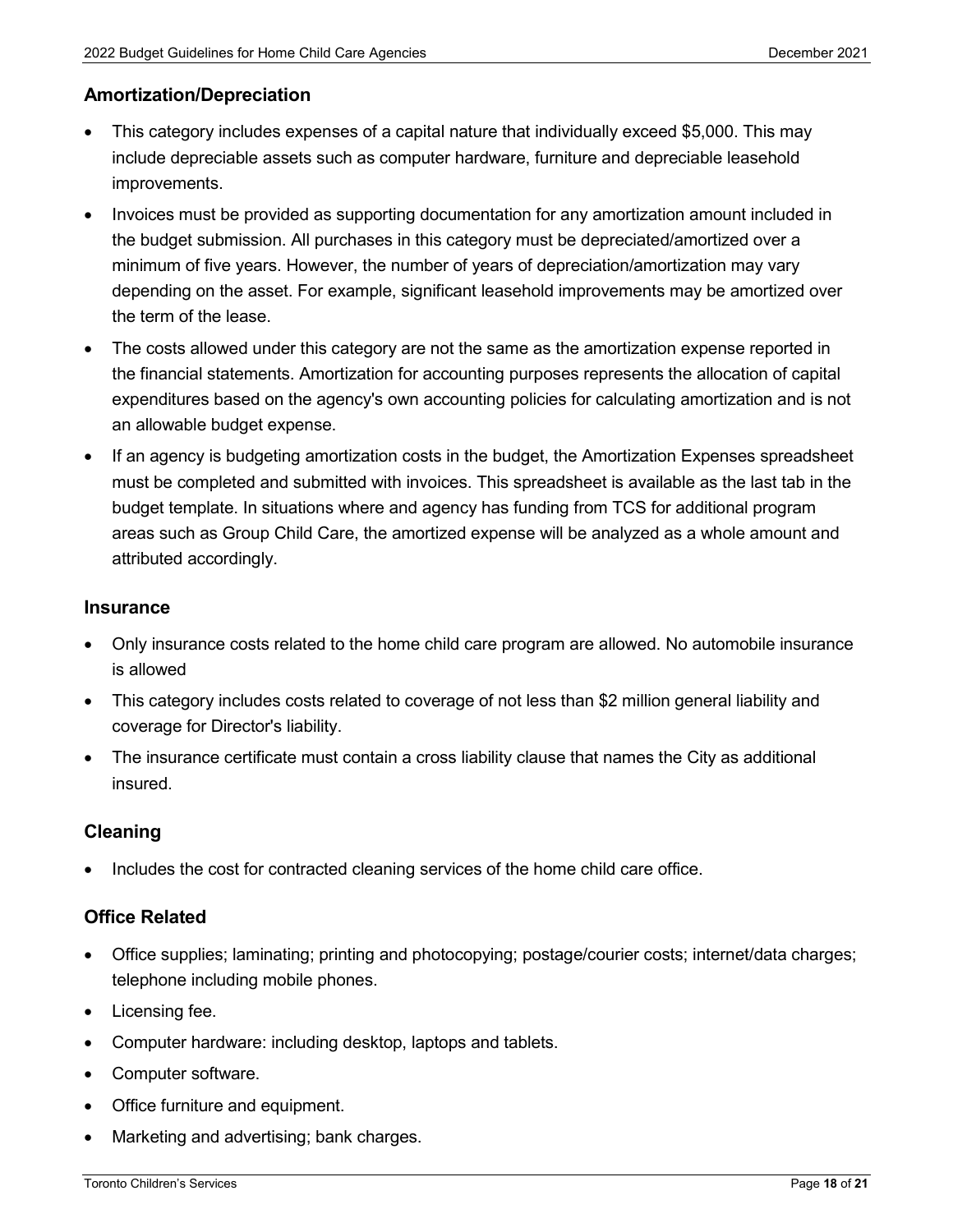- Professional memberships and Board expenses.
- Any office related items greater than \$5,000 should be reported under the amortization/depreciation expense category.

#### <span id="page-19-0"></span>**Professional Fees**

Professional fees include audit fees. It does not include bookkeeping costs, which are to be reported in administration (salaried or contracted).

#### <span id="page-19-1"></span>**Legal**

This includes legal costs related to the home child care program and may require a breakdown of costs and/or proof of expenditure.

#### <span id="page-19-2"></span>**Training and Development**

- N**o increases for Training and Development related expenses** for 2022. The approved expense will remain at the approved 2021 Budget amount
- Staff training and development such as conferences, workshops, resource materials and books, professional subscriptions and other professional development.
- Costs related to parent education
- Cost related to learning opportunities for Providers.

#### <span id="page-19-3"></span>**Business Travel**

- TTC, meterage and parking for Home Visitors and other agency staff on home child care business.
- Maximum rate to determine meterage reimbursement is the City's approved allowance, currently 52 cents per kilometer.

#### <span id="page-19-4"></span>**Other**

- Costs that have not already been itemized. A description of the cost must be provided.
- Other costs do not include expenses related to COVID-19 or Safe Restart Funding.

#### <span id="page-19-5"></span>**Surplus (Deficits)**

The Surplus/Deficit AOF only identifies revenue and expenses related to Agency Operating Funding. This excludes net fee revenue and other funding sources/grants. **This line will identify proposed changes to the AOF funding for the agency in "Column C".**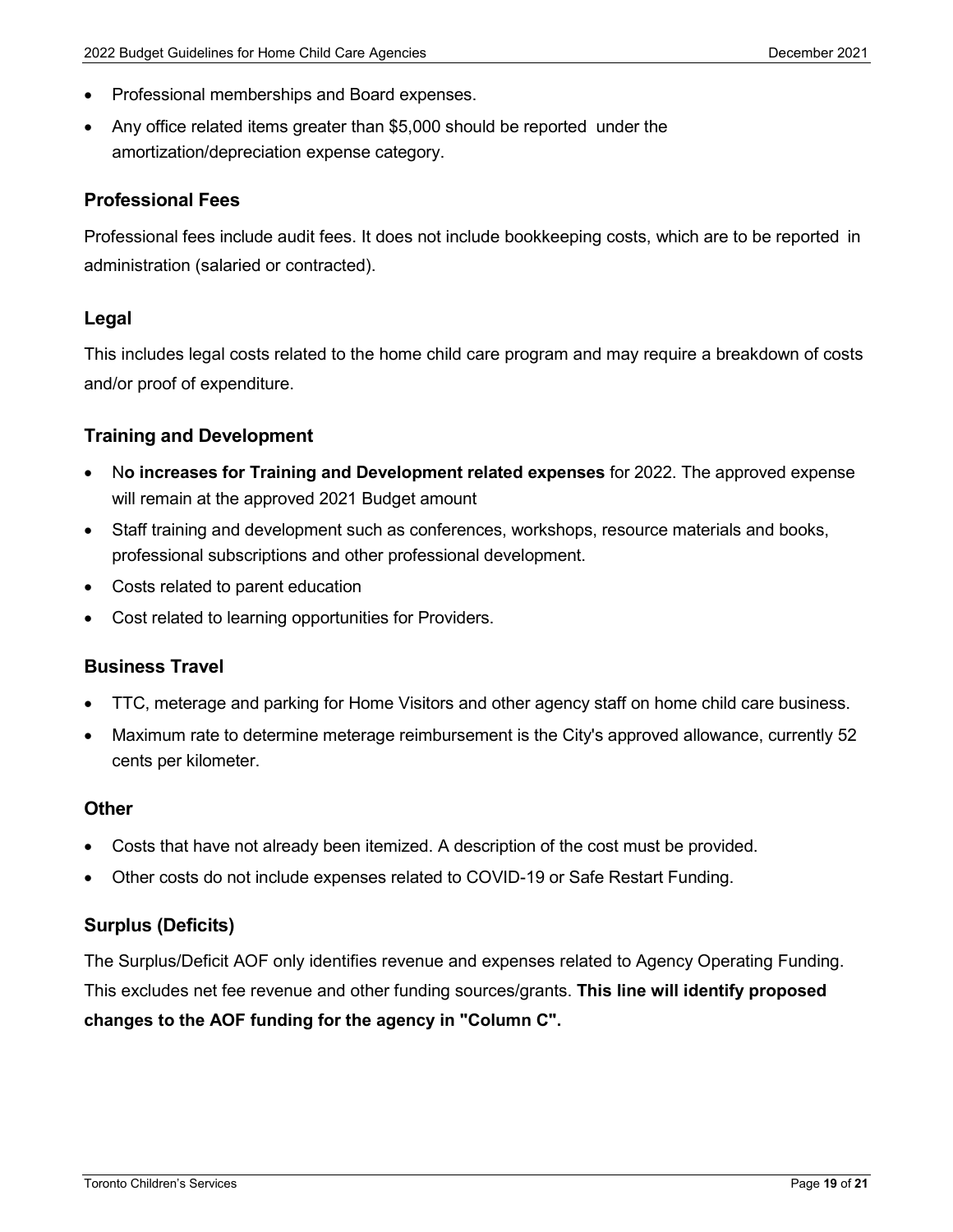# <span id="page-20-0"></span>**Cost per Home**

- This amount will be calculated automatically if the amount exceeds \$6,900 per home must demonstrate the need for the additional funding
- The mid-year adjustment for service expansion and reduction will be determined throughout the year.

#### <span id="page-20-1"></span>**Variances**

The variance tab must be completed for any variance over 5% or -5%.

# <span id="page-20-2"></span>**Inadmissible Expenses**

The following expenses are considered inadmissible:

- Bonuses (including retiring bonuses), gifts and honoraria paid to staff are inadmissible expenses except for the in case that they are provided as a retroactive wage increase that will be maintained the following year.
- Debt costs including principal and interest payments related to capital loans and operating loans;
- Property taxes for provider homes;
- Non-arm's length transactions not transacted at fair market value;
- Fees paid on behalf of staff for membership in professional organizations such as the College of Early Childhood Educators; and
- Any other expenditure not listed under the allowable expenses in the Provincial Funding Guidelines.

# <span id="page-20-3"></span>**Safe Restart Funding & Eligible Expenses**

The Safe Restart Funding was provided in 2021 to support the costs to Agencies, with a Service Agreement with TCS, for related expenses required to maintaining a safe environment for children and families, staff, and persons required to attend the physical locations. This includes:

- payment for enhanced cleaning;
- payment for additional PPE beyond what the Ministry is supplying directly;
- additional administration costs for up to 10% of the total allocation; and
- payment to a Provider for full fee registered with the Agency, and the parent portion of fee subsidy families when a child, has to self-isolate due to Public Health direction.

#### Any funding received for Safe Restart and expenses related to this funding must be recorded in

Actuals- Column B. Funding received can be entered in the "Other Funding Sources / Grants" line. Expenses related to this funding can be entered throughout the expense lines. Do not enter any funding or expenses related to Safe Restart or COVID-19 in the 2022 Budget- Column C.